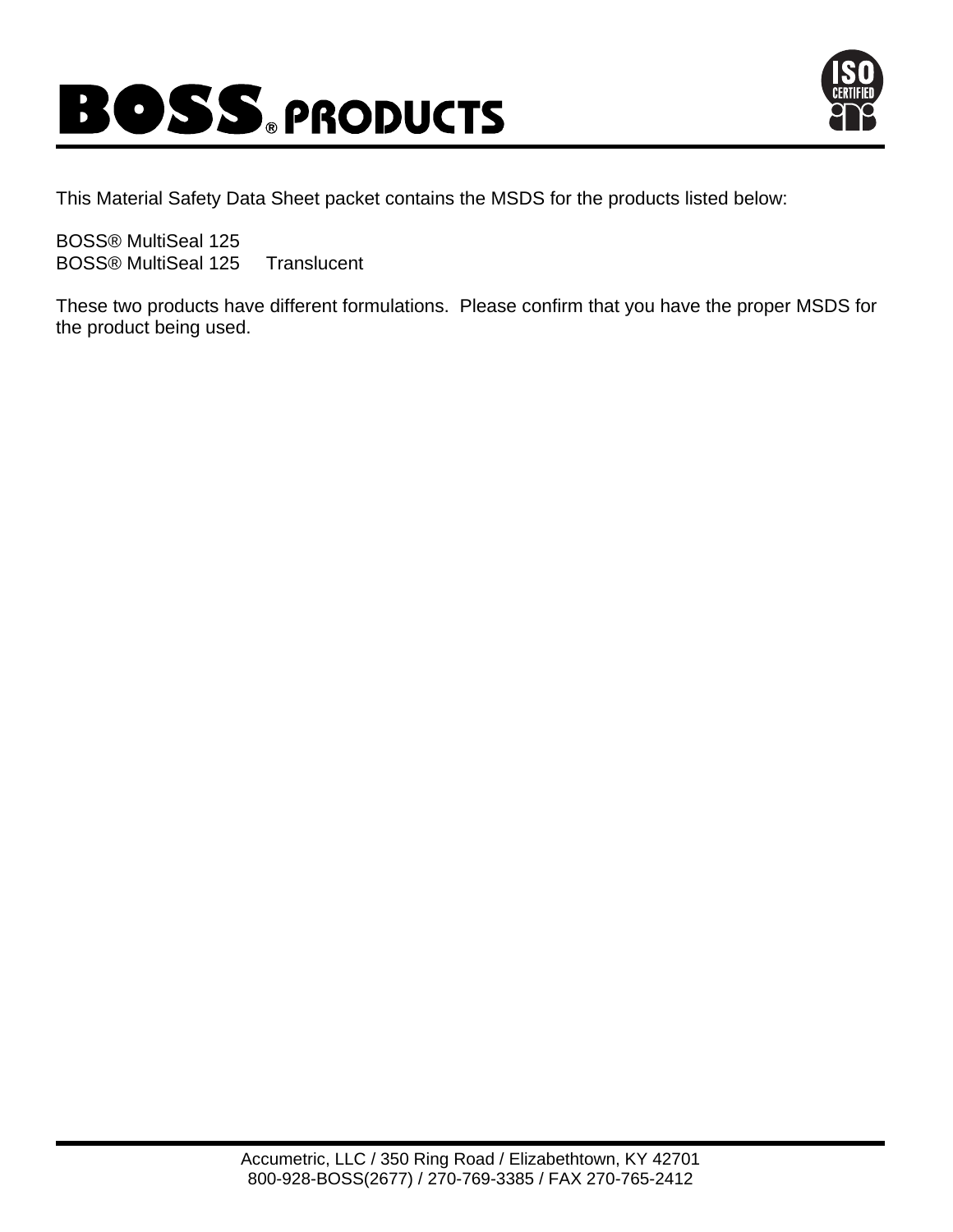# **MSDS Document**

# **Product BOSS® MultiSeal 125**

# **1. Chemical Product and Company Identification**

# **Trade Name of this Product BOSS® MultiSeal 125**

**Synonyms:** 03970HTGR10, 03970WH10, 03970GY10, 03970BK10, 03970BR10, 03970ALGY10, 03970TN10, 03970OWH10, 03970LS10, 03970MB10, 03970RWTN10, 03970SPBZ10, 03970ST10

# **MSDS ID BOSS125**

**Manufacturer** Accumetric, LLC 350 Ring Road Elizabethtown, KY 42701 **Phone Number** (270) 769-3385 **Emergency Phone** CHEMTREC (800) 424-9300 **Revision Date** 10/13/2010

| <b>Health:</b>     |  |
|--------------------|--|
| Fire:              |  |
| <b>Reactivity:</b> |  |
| <b>Specific</b>    |  |

# **2. Composition and Information on Ingredients**

| Ingredient<br>Calcium carbonate                               | <b>CAS Number</b><br>1317-65-3 | Weight %<br>$25\% - 55\%$ | <b>ACGIH TLV</b><br>10 mg/m $3$ | <b>PEL</b><br>$5 \text{ mg/m}$ | <b>STEL</b> |
|---------------------------------------------------------------|--------------------------------|---------------------------|---------------------------------|--------------------------------|-------------|
| Polymer                                                       | Proprietary,<br>non-haz        | $10\% - 30\%$             |                                 |                                |             |
| Plasticizer                                                   | Proprietary,<br>non-haz        | $10\% - 30\%$             |                                 |                                |             |
| N-beta-(aminoethyl)-ga<br>mma-aminopropyltrimet<br>hoxysilane | 1760-24-3                      | 3% - Max                  |                                 |                                |             |
| Vinyltrimethoxysilane                                         | 2768-02-7                      | 3% - Max                  |                                 |                                |             |

# **3. Hazard Identification**

**Primary Routes of Entry**  Inhalation, skin contact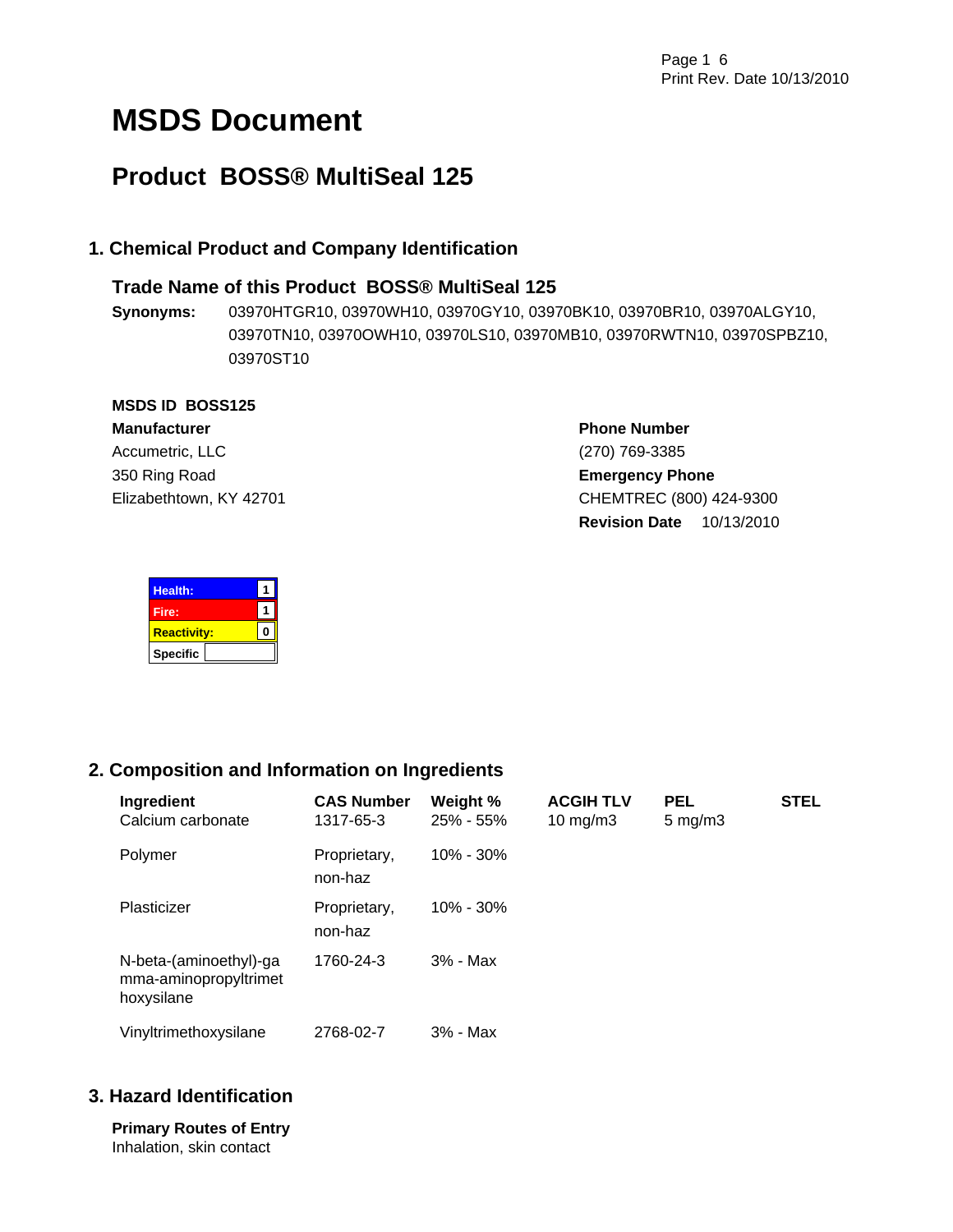Page 2 6 Print Rev. Date 10/13/2010 MSDS ID BOSS125 BOSS® MultiSeal 125

### **Eye Contact**

Direct eye contact irritates slightly with redness and swelling.

### **Skin Contact**

A single short exposure may cause irritation. Repeated prolonged exposure may cause mild irritation.

### **Inhalation**

Inhalation of vapor may irritate respiratory tract and nasal passage. Prolonged inhalation of vapors may cause adverse effects on the central nervous system, including dizziness, nausea and vomiting.

### **Ingestion**

There are no known symptoms of ingestion.

# **4. First Aid Information**

### **Eye Contact**

Immediately flush eyes with water for at least 15 minutes. Get medical attention if irritation develops.

### **Skin Contact**

Remove from skin and immediately flush with water for 15 minutes. Get medical attention if irritation or ill effects develop or persist.

### **Inhalation**

Remove to fresh air. If symptoms persist, obtain appropriate medical attention.

### **Ingestion**

DO NOT INDUCE VOMITING. Seek immediate medical attention.

### **Comments**

Treat according to person's condition and specifics of exposure.

# **5. Fire Fighting Measures**

**Flash Point** 200C

**Flammability Limits in Air**  Not determined

**Auto-ignition Temperature** 

Not determined

### **Extinguishing Media**

On large fires use dry chemical, foam, or water spray. On small fires use carbon dioxide, dry chemical or water spray. Water can be used to cool fire exposed containers.

### **Special Fire Fighting Procedures**

Fire responders must wear self-contained breathing apparatus and full protective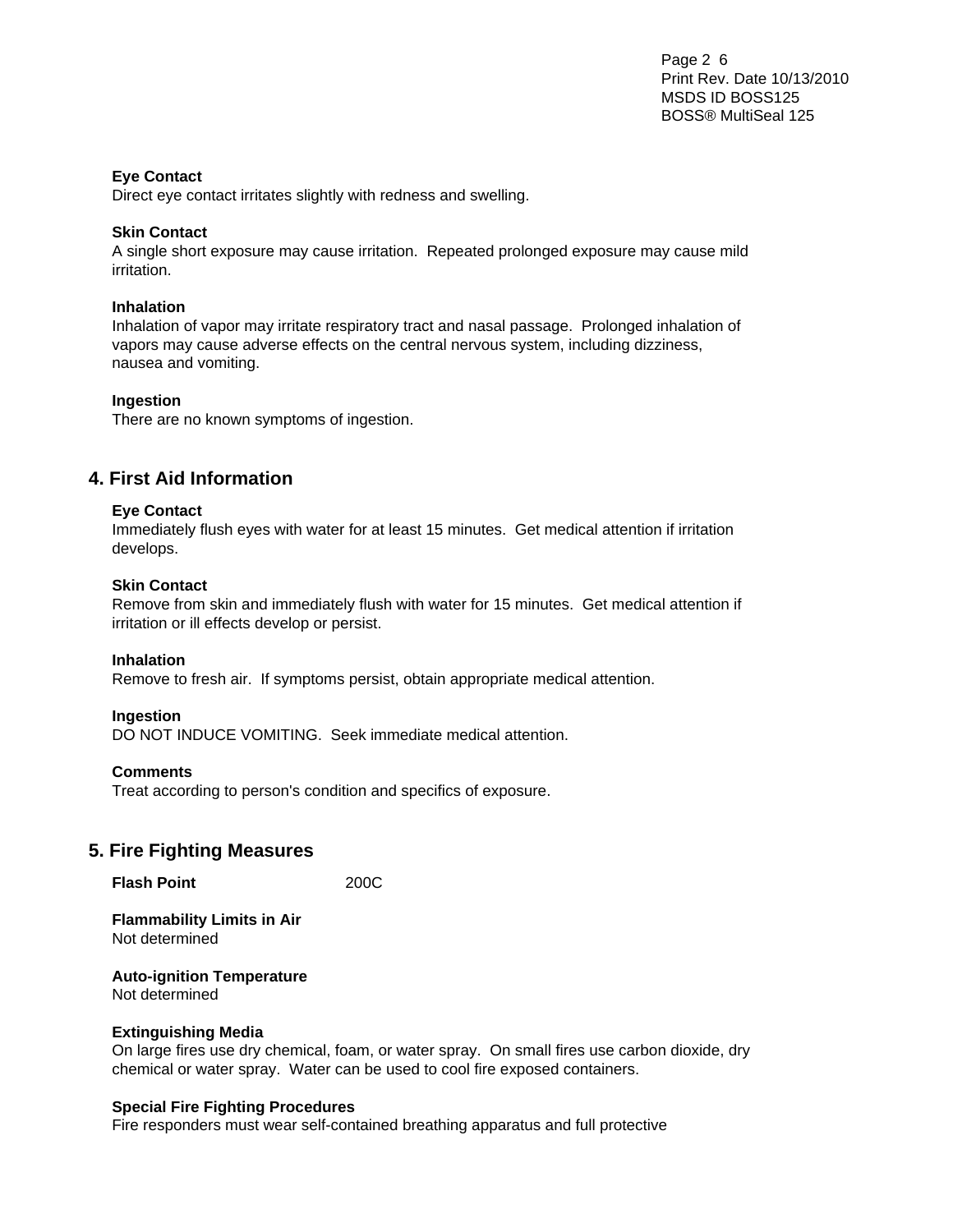Page 3 6 Print Rev. Date 10/13/2010 MSDS ID BOSS125 BOSS® MultiSeal 125

equipment. Move fire-exposed containers if it can be done without risk to firefighters. If possible, control water run-off to prevent environmental contamination.

### **Unusual Fire and Explosion Hazards**

When involved in a fire, this material may decompose and produce the following toxic gases: carbon monoxide, carbon dioxide, nitrogen oxides, aldehydes, silicon dioxide, and various polymer compounds. Contact with water will release small quantities of flammable methanol.

# **6. Accidental Release Measures**

### **Steps to be taken in case of spill or release**

Observe all personal protective equipment recommendations as described in Section 8. Scrape all spilled materials for disposal. This material is not classified as a hazardous waste per 40 CFR 261.

Local, state and federal laws and regulations may apply to releases and disposal of this material, as well as those materials and items employed in the cleanup of releases. You will need to determine which federal, state and local laws and regulations are applicable.

# **7. Handling and Storage**

### **Handling**

Avoid breathing vapors in top of shipping container. Keep container closed. Use with adequate ventilation. Avoid contact with skin and clothing. Wash throughly after handling.

### **Storage**

Keep container closed and store in a cool, well ventilated area, away from water or moisture.

# **8. Exposure Controls and Personal Protection**

### **Eye Protection**

Use proper protection - safety glasses as a minimum.

### **Skin Protection**

Wash at mealtimes and end of shift. If skin contact occurs, change contaminated clothing as soon as possible and throughly flush affected areas with cool water. Chemical protective gloves are recommended.

### **Ventilation**

Local exhaust ventilation is recommended to maintain vapor level below TLV.

### **Respiratory Protection**

Use respiratory protection unless adequate exhaust ventilation is provided or exposure assessment demonstrates that exposures are within exposure guidelines. Industrial Hygiene Personnel can assist in judging the adequacy of existing engineering controls.

### **Note**

These precautions are for room temperature handling. Use at elevated temperatures or aerosol/spray applications may require added precautions.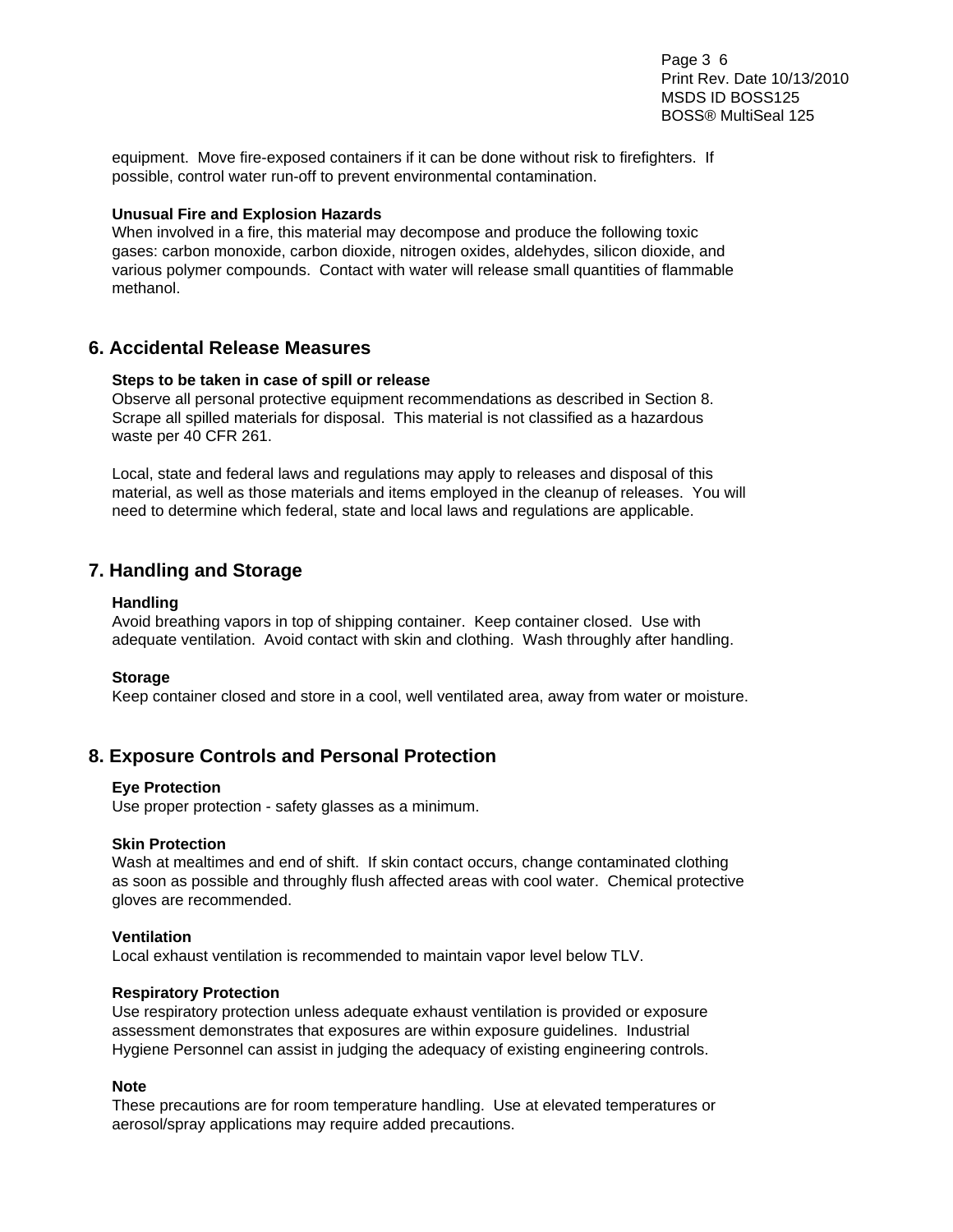Page 4 6 Print Rev. Date 10/13/2010 MSDS ID BOSS125 BOSS® MultiSeal 125

# **9. Physical and Chemical Properties**

| <b>Physical State</b>         | Paste                        |
|-------------------------------|------------------------------|
| <b>Specific Gravity</b>       | 1.42                         |
| <b>Color/Appearance</b>       | Various                      |
| Odor                          | Slight                       |
| <b>Boiling/Cond. Point</b>    | Not determined               |
| <b>Melting/Freezing Point</b> | Not determined               |
| <b>Solubility</b>             | Water dilutable in wet stage |
| <b>Evaporation Rate</b>       | Not determined               |
| VOC %                         | 10 $q/L$                     |
| <b>Vapor Density</b>          | Not determined               |
| <b>Vapor Pressure</b>         | Not determined               |

### **Note**

The above information is not intended for use in preparing product specifications. Contact Accumetric LLC before writing specifications.

# **10. Stability and Reactivity**

# **Chemical Stability**

Stable

### **Hazardous Polymerization**

Will not occur

### **Hazardous Decomposition Products**

Thermal breakdown of this product during fire or very high heat conditions may evolve the following hazardous decomposition products: Carbon monoxide Carbon dioxide Nitrogen oxides Aldehydes Silicon Dioxide Various polymer compounds

### **Materials to Avoid**

Oxidizing acids, amines, strong caustics, water

### **Conditions to Avoid**

Contact with incompatible materials and exposure to extreme temperatures.

# **11. Toxicological Information**

### **Carcinogenicity**

This product is not known to be a carcinogen.

### **Teratogenicity**

This product is not known to be a teratogen.

### **Mutagenicity**

This product is not known to be a mutagen.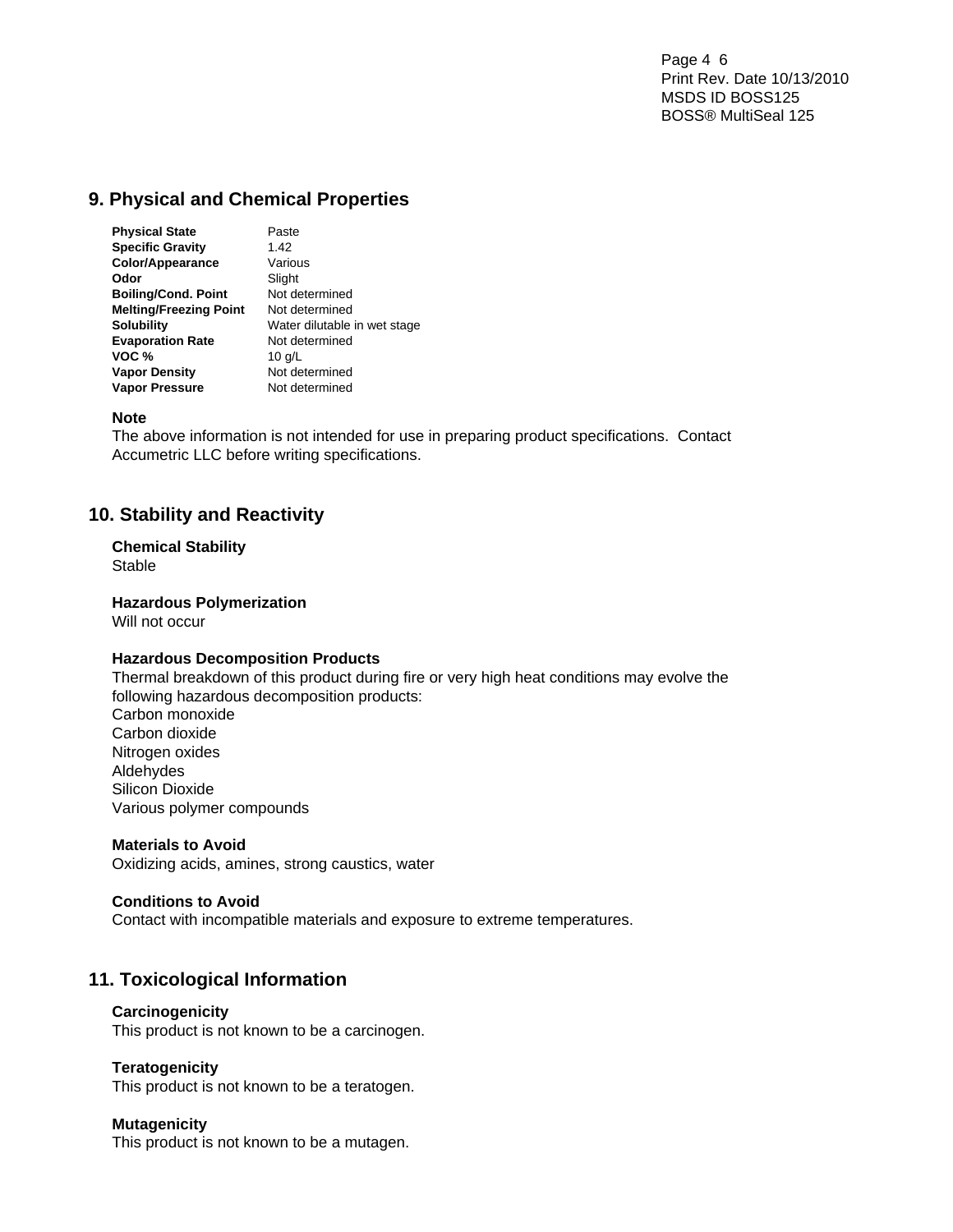Page 5 6 Print Rev. Date 10/13/2010 MSDS ID BOSS125 BOSS® MultiSeal 125

### **Reproductive Toxin**

This product is not known to be a reproductive toxin.

# **12. Ecological Information**

**Environmental Fate and Distribution**  Complete information is not yet available.

# **Environmental Effects**

Complete information is not yet available.

**Fate and Effects in Waste Water Treatment Plants** 

Complete information is not yet available.

# **13. Disposal Considerations**

### **Waste Disposal Method**

We make no guarantee or warranty of any kind that the use or disposal of this product complies with all local, state, or federal laws. It is also the obligation of each user of the product mentioned herein to determine and comply with the requirements of all applicable statutes.

This product is not known to be regulated under RCRA regulations. Disposal of unused portions of this product and process waste containing this product should be done only after a careful evaluation and in compliance with all federal, local and state laws.

# **14. Transportation Information**

### **DOT Road Shipment Information**

DOT(USA): Caulking & Glaziers, NOI DOT Hazard Classification: None UN/NA Number: Not applicable Label Required: None Marine Pollutant: None

# **15. Regulatory Information**

The contents of this MSDS comply with the OSHA Hazard Communication Standard 29 CFR 1910.1200.

# **TSCA Status**

All chemical substances found in this product comply with the Toxic Substances Control Act inventory reporting requirements.

**SARA Title III Section 302 Extremely Hazardous Substances**  None

**SARA Title III Section 304 CERCLA Hazardous Substances**  None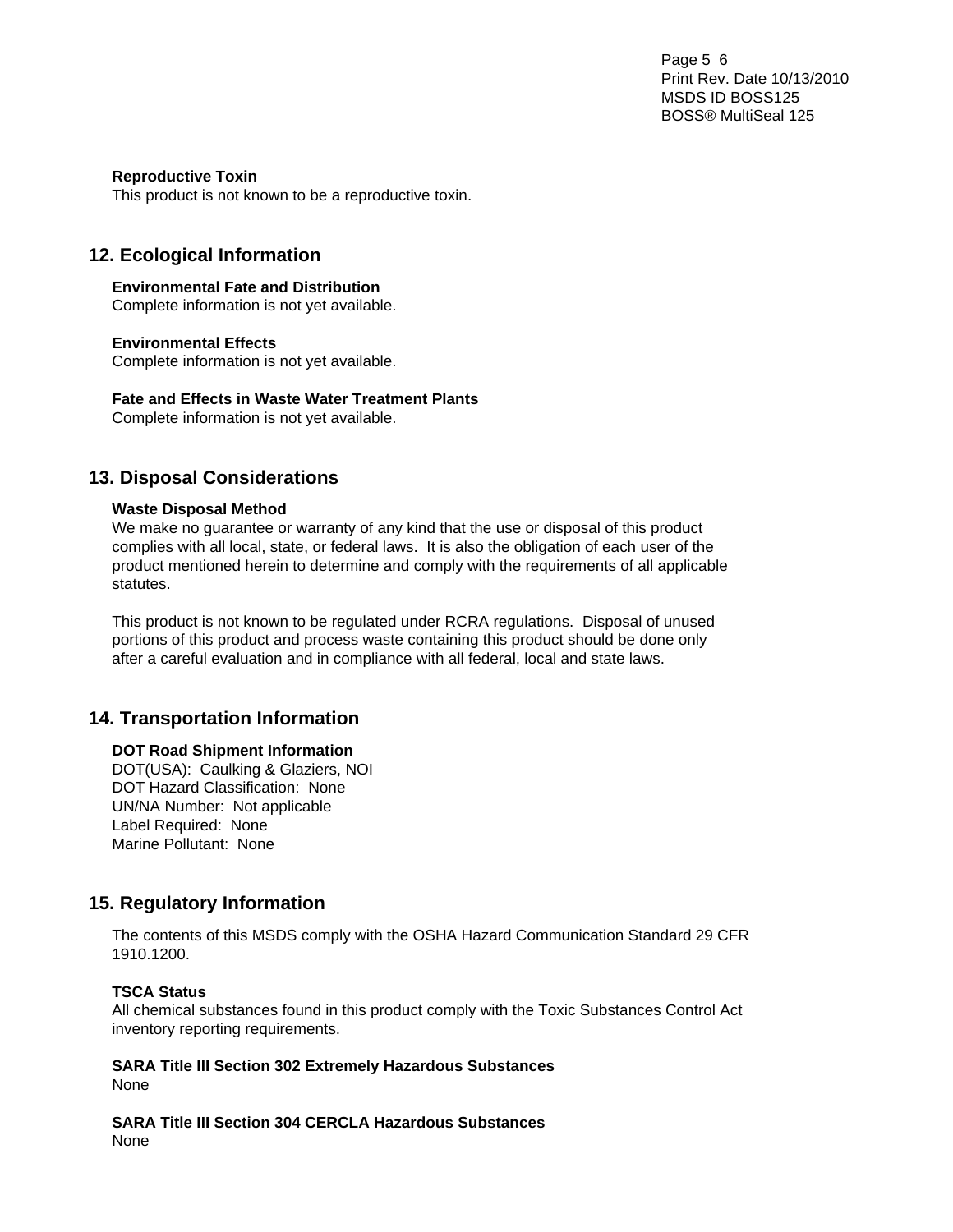Page 6 6 Print Rev. Date 10/13/2010 MSDS ID BOSS125 BOSS® MultiSeal 125

### **SARA Title III Section 313 Toxic Chemicals**

None present or none present in regulated quantities.

### **California Proposition 65**

This product contains the following chemical(s) listed by the State of California under the Safe Drinking Water and Toxic Enforcement Act of 1986 (Proposition 65) as being known to cause cancer, birth defects or other reproductive harm: None known

# **Canada Domestic Substances List**

All ingredients are listed on the DSL.

# **16. Other Information**

### **Disclaimer**

The data contained herein is based upon information that Accumetric LLC believes to be reliable. Users of this product have the responsibility to determine that suitability of use and to adopt all necessary precautions to ensure the safety and protection of property and persons involved in said use. All statements to suggestions are made without warranty, expressed or implied, regarding the accuracy of the information, the hazards connected with the use of the material or the results to be obtained from the use thereof.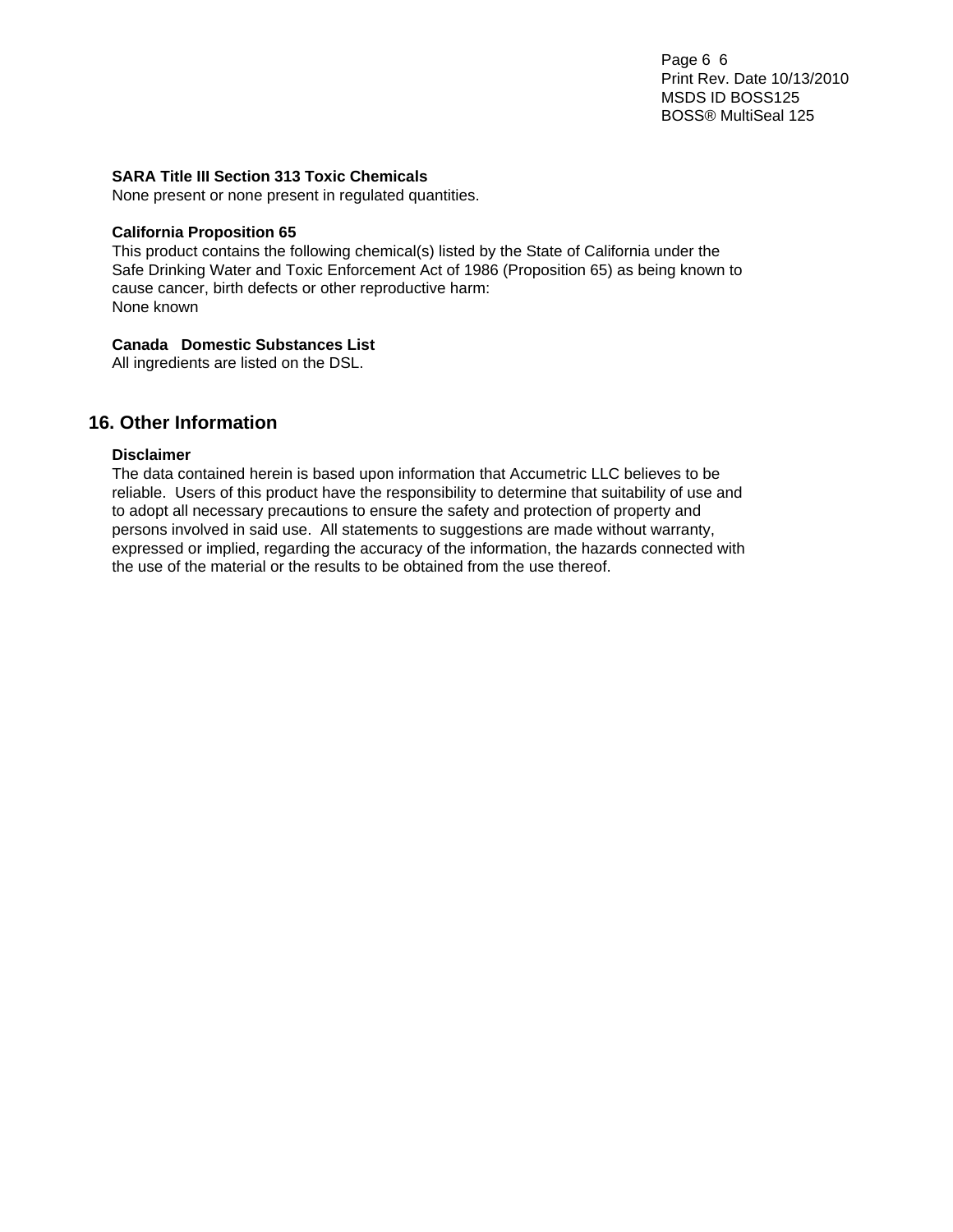# **MSDS Document**

# **Product BOSS® MultiSeal 125 Translucent**

# **1. Chemical Product and Company Identification**

**Trade Name of this Product BOSS® MultiSeal 125 Translucent Synonyms:** 03970TR10

**MSDS ID BOSS125tr Manufacturer** Accumetric, LLC 350 Ring Road Elizabethtown, KY 42701

**Phone Number** (270) 769-3385 **Emergency Phone** CHEMTREC (800) 424-9300 **Revision Date** 9/11/2012



| <b>Health:</b>     |  |
|--------------------|--|
| Fire:              |  |
| <b>Reactivity:</b> |  |
| <b>Specific</b>    |  |

# **2. Composition and Information on Ingredients**

| Ingredient<br>Polydimethylsiloxanedi<br>ol | <b>CAS Number</b><br>70131-67-8 | Weight %<br>45% - 80% | <b>ACGIH TLV</b> | <b>PEL</b>       | <b>STEL</b> |
|--------------------------------------------|---------------------------------|-----------------------|------------------|------------------|-------------|
| Dimethylpolysiloxane                       | 63148-62-9                      | $10\% - 30\%$         |                  |                  |             |
| Calcium carbonate                          | 1317-65-3                       | $10\% - 30\%$         | 10 $mg/m3$       | $5 \text{ mg/m}$ |             |
| Amorphous fumed<br>silica                  | 112945-52-5                     | $4\% - 8\%$           | 10 $mg/m3$       | $6$ mg/m $3$     |             |
| Methyl Oximino Silane                      | 22984-54-9                      | $2\% - 5\%$           |                  |                  |             |
| Vinyl Oximino Silane                       | 2224-33-1                       | $1\% - 3\%$           |                  |                  |             |

# **3. Hazard Identification**

# **Eye Contact**

Direct eye contact irritates slightly with redness and swelling.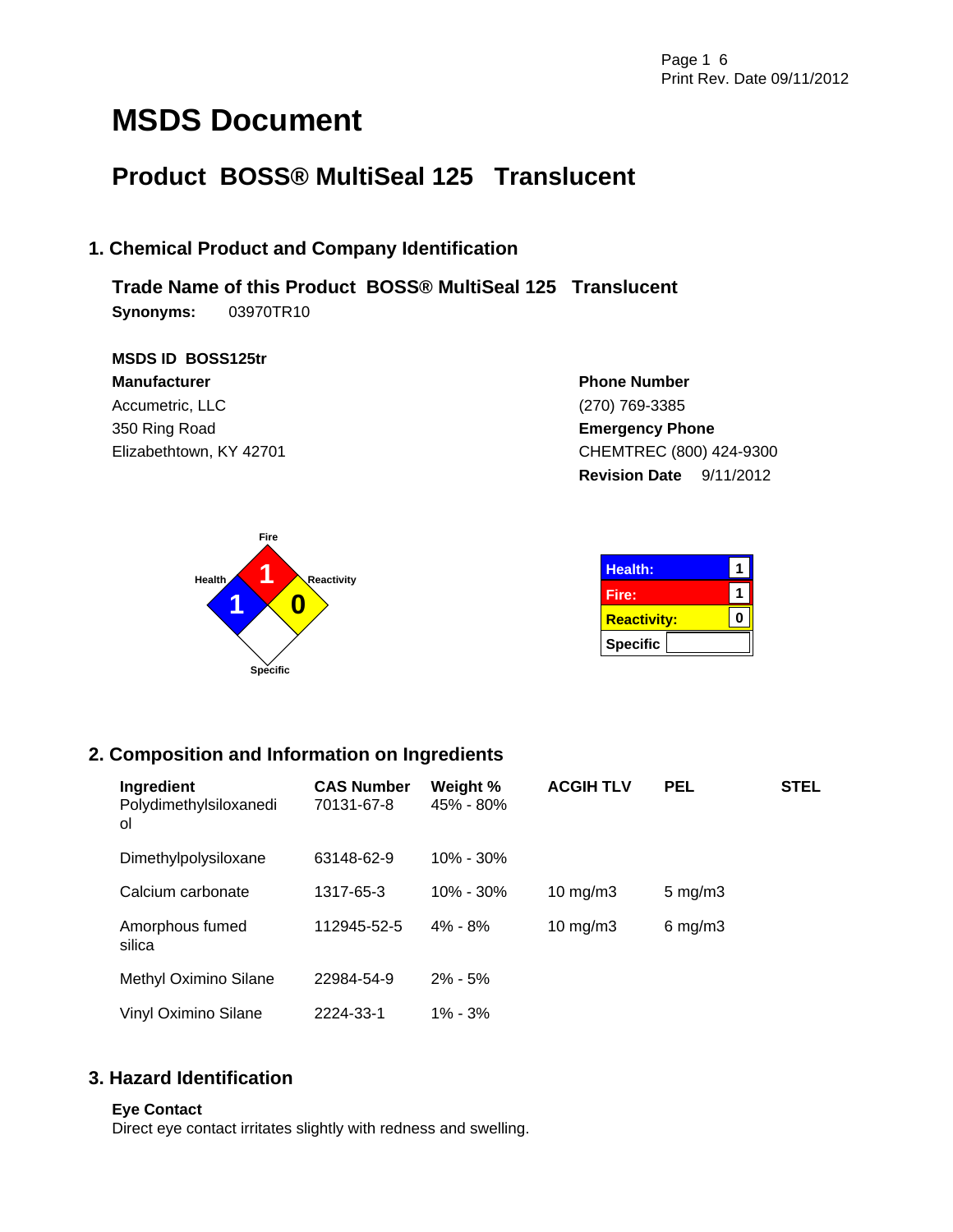Page 2 6 Print Rev. Date 09/11/2012 MSDS ID BOSS125tr BOSS® MultiSeal 125 **Translucent** 

### **Skin Contact**

A single short term exposure (less than 24 hours) may irritate. Repeated prolonged contact (24 to 48 hours) may irritate moderately. Product contains oximes which are possible skin sensitizers.

### **Inhalation**

Vapor overexposure may cause drowsiness. There are no known effects associated with prolonged and/or repeated exposure.

### **Ingestion**

Small amounts transferred to the mouth by fingers during use, etc., should not injure. Swallowing large amounts may injure slightly.

### **Comment**

Methyl ethyl ketoxime (MEKO) is formed upon contact with water or humid air. Male rodents exposed to MEKO vapor throughout their lifetime developed liver tumors. Since many commonly used chemicals cause liver tumors in rats and mice, additional testing is planned by the MEKO supplier to determine any relevance to humans. Until more data is known, exposure levels should be maintained as low as possible.

# **4. First Aid Information**

### **Eye Contact**

Immediately flush eyes with water for at least 15 minutes. Get medical attention if irritation develops.

### **Skin Contact**

Remove from skin and immediately flush with water for 15 minutes. Get medical attention if irritation or ill effects develop or persist.

### **Inhalation**

Remove to fresh air. If symptoms persist, obtain appropriate medical attention.

### **Ingestion**

DO NOT INDUCE VOMITING. Seek immediate medical attention.

### **Comments**

Treat according to person's condition and specifics of exposure.

### **5. Fire Fighting Measures**

| <b>Flash Point</b> | > 52C           |
|--------------------|-----------------|
| <b>FP Method</b>   | Seta Closed Cup |

**Auto-ignition Temperature**  Not determined

**Lower Explosive Limit (%)**  Not applicable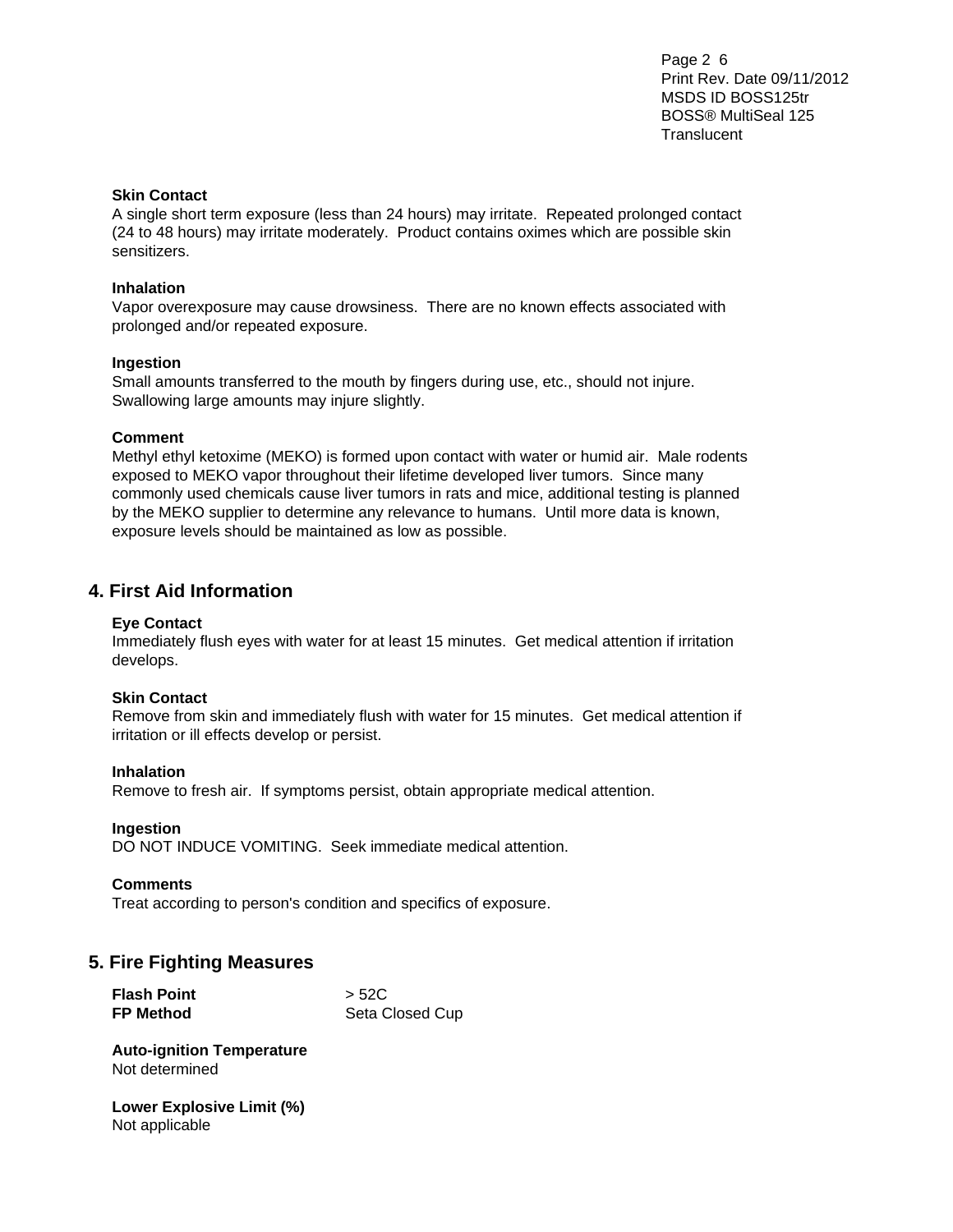Page 3 6 Print Rev. Date 09/11/2012 MSDS ID BOSS125tr BOSS® MultiSeal 125 **Translucent** 

### **Upper Explosive Limit (%)**  Not applicable

**Extinguishing Media** 

Carbon Dioxide, Dry Chemical, Foam, Water, Water Fog or Spray

### **Special Fire Fighting Procedures**

Self-contained breathing apparatus and protective clothing should be worn when fighting fires involving chemicals.

**Unusual Fire or Explosion Hazards** 

None known

# **6. Accidental Release Measures**

### **Steps to be taken in case of spill or release**

Determine whether to evacuate or isolate the area according to your local emergency plan. Observe all personal protection equipment recommendations described in Sections 5 and 8. For large spills, provide diking or other appropriate containment to keep material from spreading. If diked material can be pumped, store recovered material in appropriate container. For small spills, wipe up or scrape up and contain for salvage or disposal. Clean area as appropriate since spilled material, even in small quantities, may present a slip hazard. Final cleaning may require the use of steam, solvents or detergents. Dispose of saturated absorbent or cleaning materials appropriately, since spontaneous heating may occur.

Local, state and federal laws and regulations may apply to releases and disposal of this material, as well as those materials and items employed in the cleanup of releases. You will need to determine which federal, state and local laws and regulations are applicable. Sections 13 and 15 of this MSDS provide information regarding certain federal and state requirements.

# **7. Handling and Storage**

### **Handling**

Avoid eye contact. Avoid skin contact. Avoid breathing vapor. Keep container closed. Do not take internally. Use reasonable care.

### **Storage**

Keep container closed and store in a cool, well ventilated area, away from water or moisture.

### **Other Precautions**

Product evolves methyl ethyl ketoxime (MEKO) when exposed to water or humid air. Provide ventilation during use to control MEKO within the exposure guidelines or use respiratory protection.

# **8. Exposure Controls and Personal Protection**

### **Eye Protection**

Use proper protection - safety glasses as a minimum.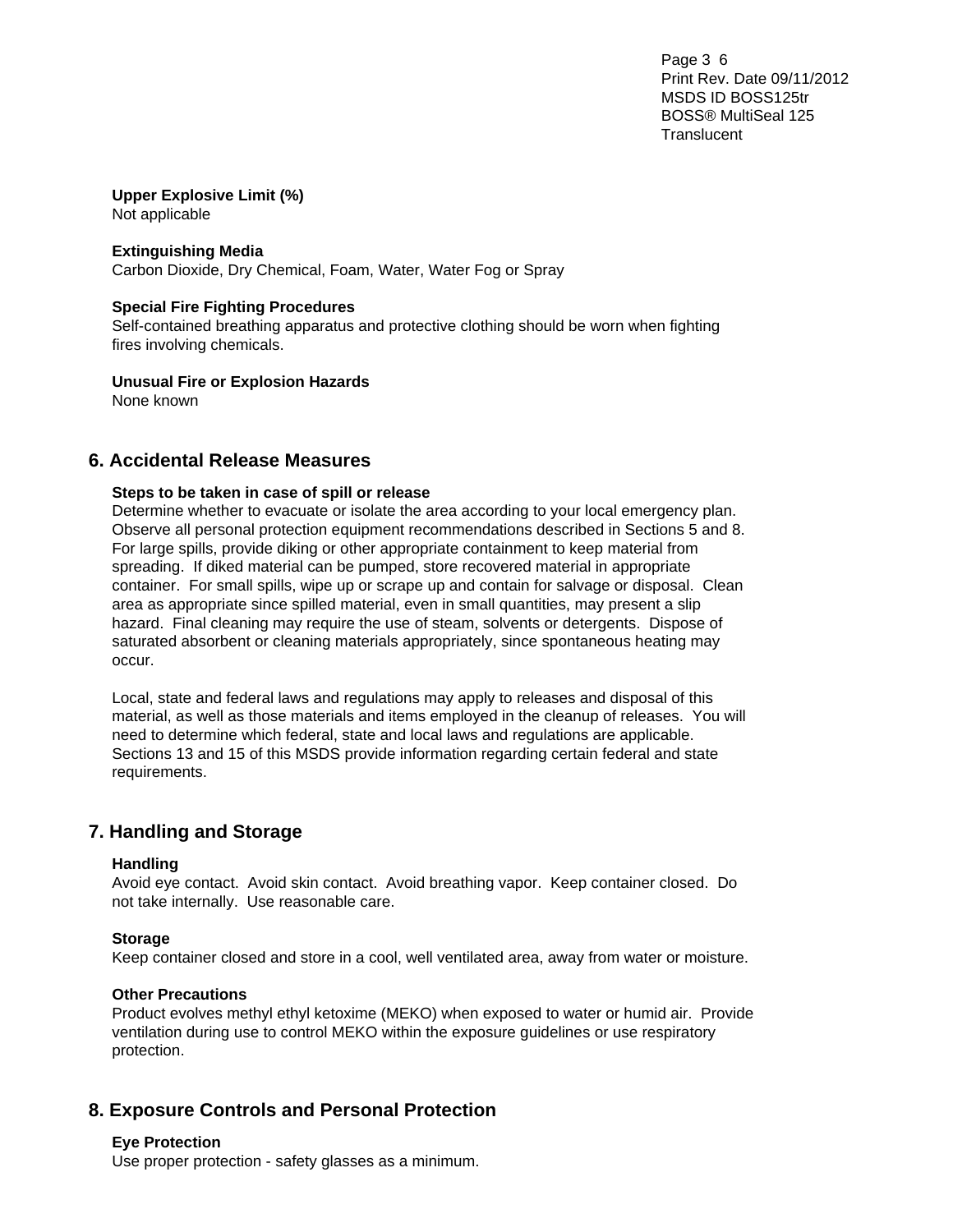Page 4 6 Print Rev. Date 09/11/2012 MSDS ID BOSS125tr BOSS® MultiSeal 125 **Translucent** 

### **Skin Protection**

Wash at mealtimes and end of shift. If skin contact occurs, change contaminated clothing as soon as possible and throughly flush affected areas with cool water. Chemical protective gloves are recommended.

### **Respiratory Protection**

Use respiratory protection unless adequate exhaust ventilation is provided or exposure assessment demonstrates that exposures are within exposure guidelines. Industrial Hygiene Personnel can assist in judging the adequacy of existing engineering controls.

#### **Precautionary Measures**

Avoid eye contact. Avoid skin contact. Avoid breathing vapor.

### **Comment**

Product evolves methyl ethyl ketoxime (MEKO) when exposed to water or humid air. Provide ventilation during use to control methyl ethyl ketoxime within the exposure guidelines or use respiratory protection.

#### **Note**

These precautions are for room temperature handling. Use at elevated temperatures or aerosol/spray applications may require added precautions.

# **9. Physical and Chemical Properties**

| <b>Physical State</b>         | Paste           |
|-------------------------------|-----------------|
| <b>Specific Gravity</b>       | 1.2             |
| Density Ibs/Gal.              | 10.01449        |
| Color/Appearance              | Translucent     |
| Odor                          | Slight          |
| рH                            | Not applicable  |
| <b>Boiling/Cond. Point</b>    | Not determined  |
| <b>Melting/Freezing Point</b> | Not determined  |
| <b>Solubility</b>             | Insoluble       |
| <b>Evaporation Rate</b>       | Not determined  |
| VOC %                         | 47.6 g/L (3.6%) |
| <b>Percent Volatile</b>       | 5%              |
| Viscosity                     | 1,200,000 cPs   |
| <b>Vapor Density</b>          | Not determined  |
| <b>Vapor Pressure</b>         | Not determined  |

### **Note**

The above information is not intended for use in preparing product specifications. Contact Accumetric LLC before writing specifications.

# **10. Stability and Reactivity**

**Chemical Stability**  Stable

**Hazardous Polymerization**  Will not occur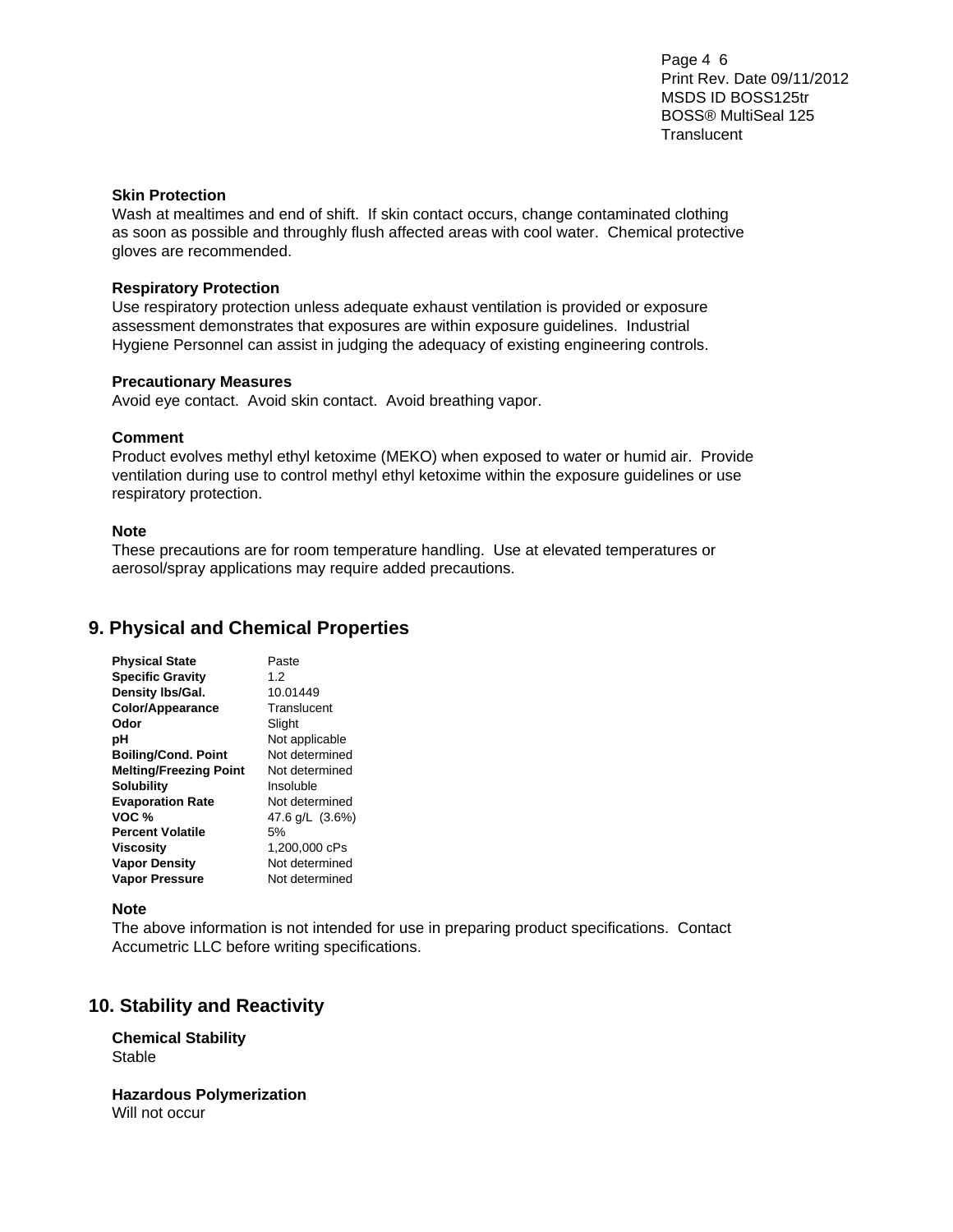Page 5 6 Print Rev. Date 09/11/2012 MSDS ID BOSS125tr BOSS® MultiSeal 125 **Translucent** 

### **Materials to Avoid / Incompatibility**

Oxidizing material can cause a reaction.

**Conditions to Avoid**  None known

# **11. Toxicological Information**

### **Special Hazard Information on Component**

Methyl Oximino Silane (22984-54-9) Possible skin sensitizer Vinyl Oximino Silane (2224-33-1) Possible skin sensitizer

### **Component Toxicology Information**

Methyl ethyl Ketoxime (MEKO) is formed upon contact with water or humid air. Male rodents exposed to MEKO vapor throughout their lifetime developed liver tumors. Since many commonly used chemicals cause liver tumors in rats and mice, additional testing is planned by the MEKO supplier to determine any relevance to humans. Until more data is known, exposure levels should be maintained as low as achievable.

# **12. Ecological Information**

### **Environmental Fate and Distribution**

Complete information is not yet available.

### **Environmental Effects**

Complete information is not yet available.

### **Fate and Effects in Waste Water Treatment Plants**

Complete information is not yet available.

# **13. Disposal Considerations**

### **Waste Disposal Method**

We make no guarantee or warranty of any kind that the use or disposal of this product complies with all local, state, or federal laws. It is also the obligation of each user of the product mentioned herein to determine and comply with the requirements of all applicable statutes.

This product is not known to be regulated under RCRA regulations. Disposal of unused portions of this product and process waste containing this product should be done only after a careful evaluation and in compliance with all federal, local and state laws.

# **14. Transportation Information**

**Voie terrestre DOT**  Pas assujetti au DOT

**Air Shipment (IATA)**  Not subject to IATA regulations.